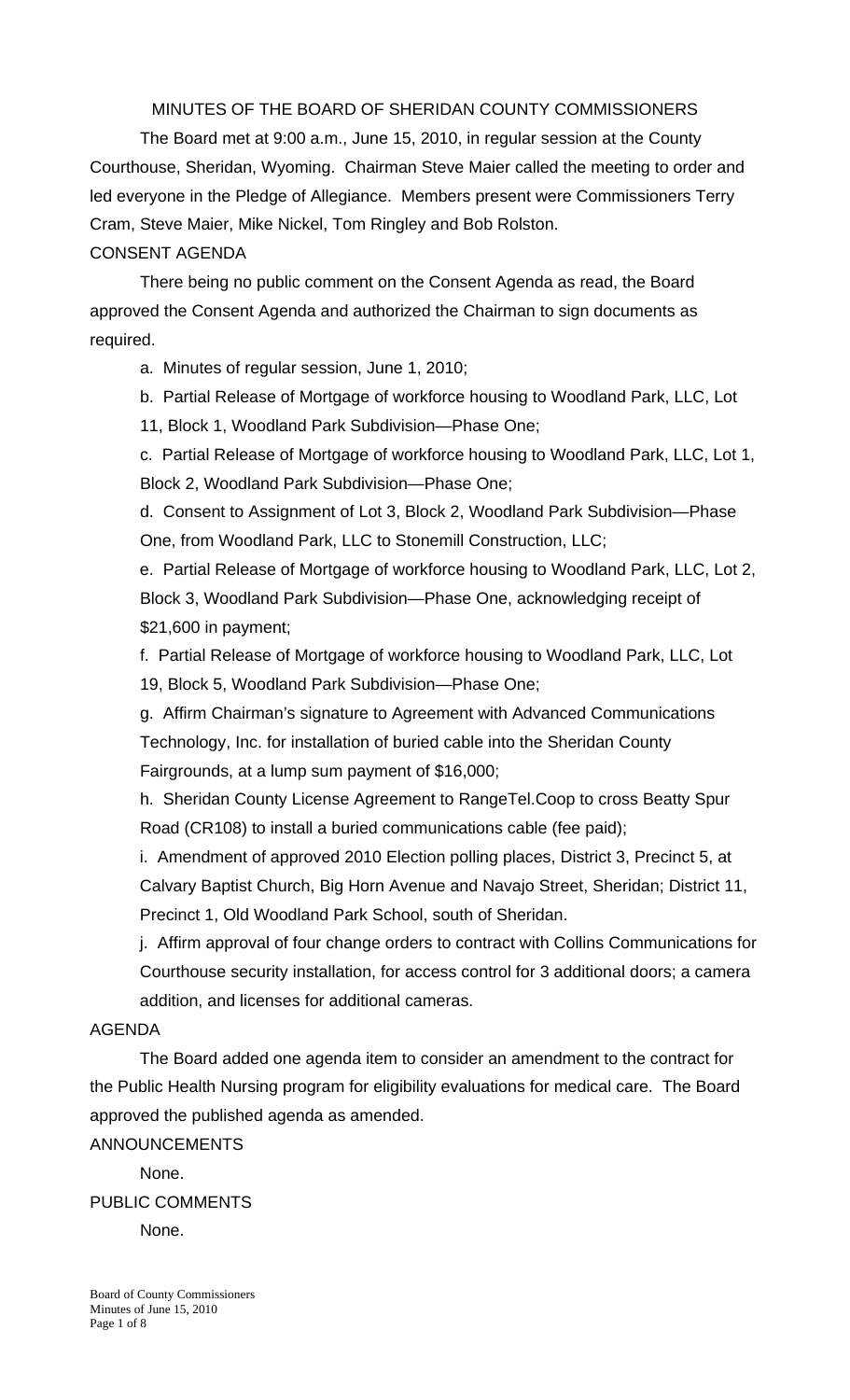### LOMAX LAND & LIVESTOCK QUARRY; Q-10-003

 The Board removed this matter from the Table for further consideration. Chairman Maier noted that the Board had approved the requested waiver associated with this quarry on June 1, 2010. He opened the public hearing at 9:05 a.m. to receive further comment on the quarry permit application. Land Development Coordinator Robin DeBolt reported that the applicant and adjoining landowners met on June 3 to review the proposed quarry conditions. She said staff has since reviewed the conditions proposed by the adjoining landowners and that Staff has revised the original conditions to include their suggestions in addition to other changes.

Emerson Scott questioned the proposed condition #10, voicing his concern that a minor change in operation would require a new permit. County Planner Mark Reid said that staff requires a means to monitor quarry operations so that the office may respond to the public's concerns. After some ideas were presented, he said a letter by the owner/operator would be sufficient notification of any change. Regarding condition #14, he said that a screening plant may only be leased on a monthly basis, not daily.

Norm Anderson, representing the Town of Dayton, referred to condition #12 and said the town does not have a weight limit ordinance to enforce. A discussion ensued where upon it was determined that the highest risk for damage from weight was when a truck makes a sharp turn onto another road. It was noted that haul trucks must abide by WYDOT rules. Public Works Director Rod Liesinger suggested that the operator be randomly requested to certify legal loads to his office. Joanne Scharen, Lou West and Leslie Soine also commented on truck loads. The hearing was closed at 9:39 a.m.

 The Board accepted a suggested revision to condition #10 that written notification shall be given by the owner/operator to the Public Works Department of any deviation in the phasing plan. The Board approved adding a condition requiring haul trucks to not exceed 20 mph on paved roads entering the Town of Dayton.

Commissioner Nickel said he agreed with the need for the streambed project but that, with the residents objecting, he could not see a seven year permit. He also referenced the Comprehensive Plan as indicating agricultural for the area. Commissioner Cram said that he cared for the mountains as much as anyone, but that the minerals are mostly west of the Interstate and essential for the welfare of the county. He said the Plan specifies that building improvements should be discouraged where minerals are located. He said this quarry has more restrictions than any other to ameliorate adverse effects. Commissioners Ringley and Rolston noted that they respect everyone's rights and the conditions are there to address those concerns. Commissioner Maier thanked everyone for coming together to reach a compromise. He said Finding of Fact, Conclusions of Law supporting the Board's decision would be sent to the applicant.

The Board, voting 4-1, with Commissioner Nickel voting against, approved the Lomax Land & Livestock Quarry with the following conditions: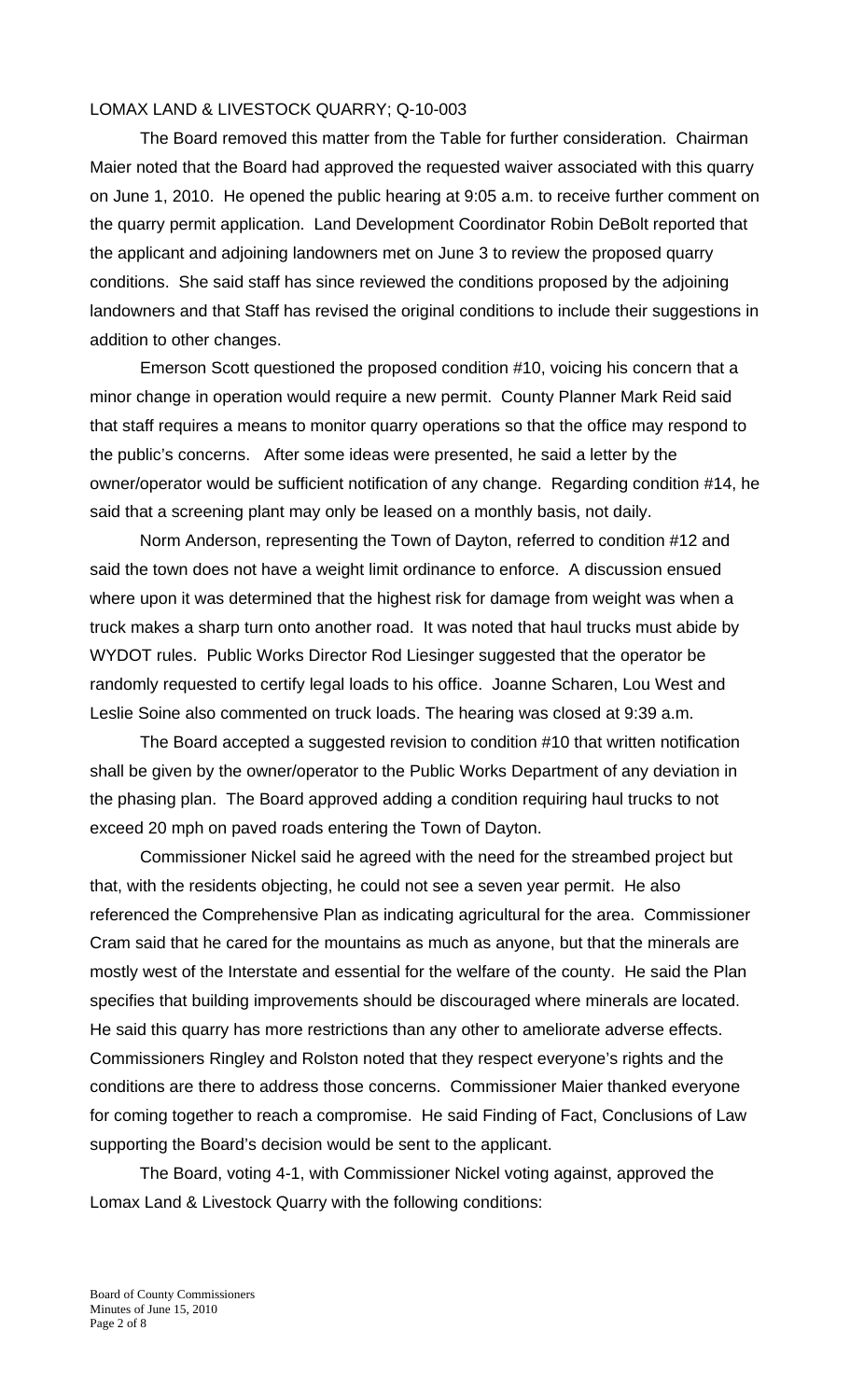1. Dust control on haul roads, county roads, stockpiles and work areas, as needed, as required in accordance with requirements of the County Engineer and Section 23 of the Zoning Rules.

 2. The applicant shall contribute \$1,000 annually for the purchase of magnesium chloride for haul roads.

 3. The applicant shall cooperate with the County Engineer on any matters dealing with the integrity and safety of Amsden Road (CR90) and Tongue Canyon Road (CR92), which may include signage, analysis, materials and supplies.

 4. The applicant shall cooperate with the County Engineer to apply gravel from the intersection of Amsden Road (CR90) to the quarry's permitted access.

 5. The permit shall be effective for 7 years, beginning from the day of approval by the BOCC with a biannual Board public review every two years on compliance. 6. Hours of operation are Monday-Friday, 7:30 a.m. to 5:00 p.m., during the summer; Monday-Friday, 8:00 a.m. to 4:00 p.m., during the school year; and no hours of operation on Saturday and Sunday or Federal holidays.

 7. The applicant shall provide to the County Engineer any permits or renewed permits as required by the State throughout the life of the quarry, as well as changes that may take place to the operation of the quarry due to changes in regulations or permissions from the State of Wyoming. This includes documentation that the site has been reclaimed to the satisfaction of the DEQ.

8. No site signage shall be permitted other than required permit signage by DEQ.

9. Should the owner sell the property, the new owner(s) shall contact the Sheridan County Public Works office as to the change in ownership and to receive a copy of the conditions of the quarry permit.

 10. The applicant shall submit a phasing plan showing development in one acre increments to the Public Works Department showing the extent of excavation, stockpiles, roads, and machinery prior to starting any quarry operations. Written notification of any changes to the plan shall be given to the Public Works Department.

 11. All areas excavated during the initial one-acre phase following approval of this permit shall be fully reclaimed, including topsoil replacement and seeding with a cover crop before any subsequent excavation is allowed. Each subsequent phase's excavation shall be reclaimed in the same manner. No subsequent phase shall commence until written approval is issued by the Public Works Department.

 12. No truck shall exceed any load limits that might be imposed by the Town of Dayton.

13. No crushing shall be permitted at the quarry site.

- 14. Screening shall be permitted an average of three days a week.
- 15. Excavation shall not go below groundwater level.
- 16. Stockpile height shall not exceed 20 feet and shall be removed in 60 days.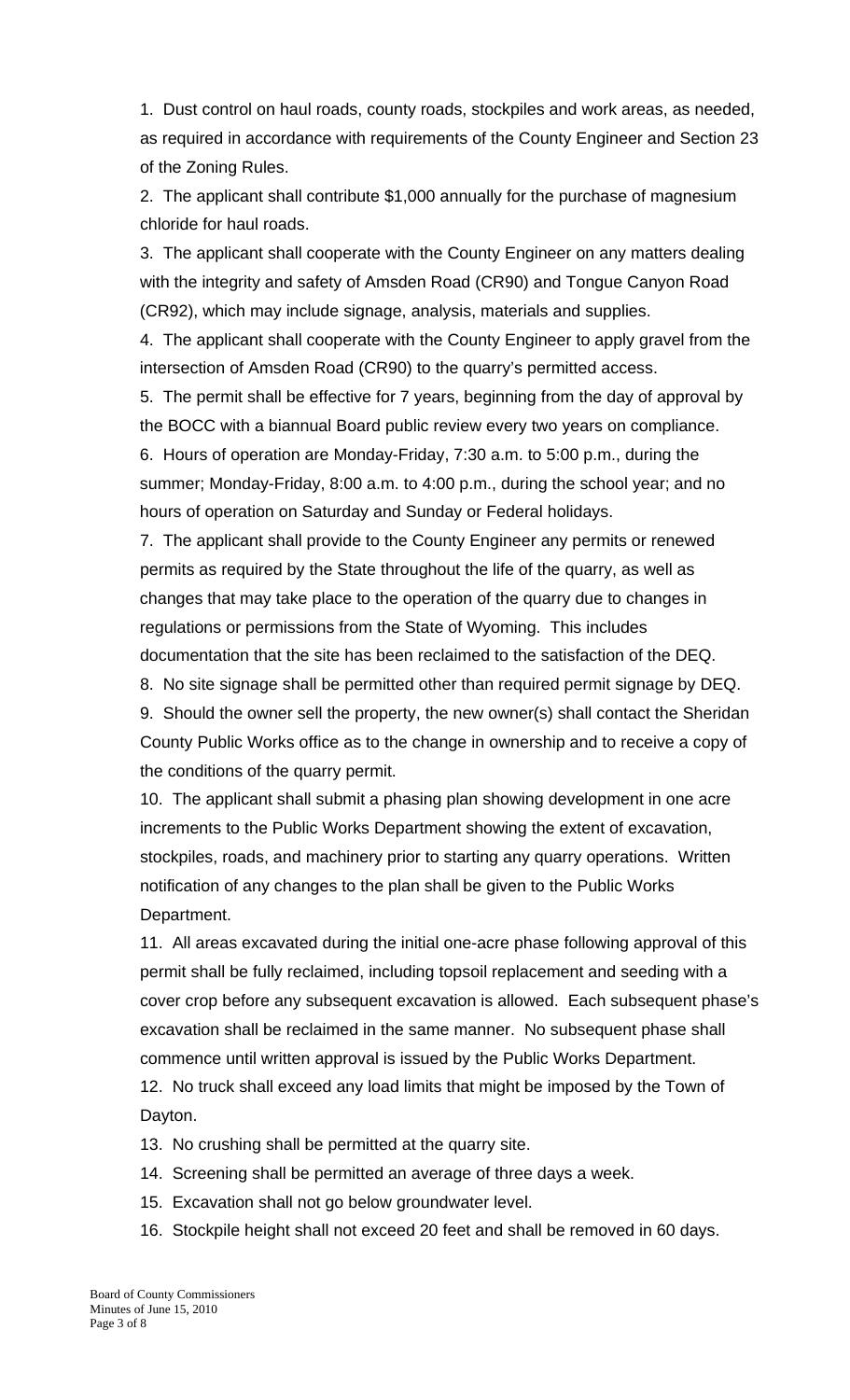17. Applicant shall be limited to an average of eight round trips per day, excluding water trucks and transport vehicles.

18. Haul trucks shall not exceed 30 mph on any County road.

 19. Haul trucks shall not exceed 20 mph on paved roads entering the Town of Dayton.

# CORRECTIVE PLAT--STEWART-BLAKEMAN MINOR SUBDIVISION

 Ms. DeBolt advised that this is a request by Bill Mentock and the lot owners of the subdivision to correct survey and monument discrepancies which have been an issue since 1998. The Board approved the Certificate of Vacation of Plat, and authorized the Chairman to sign the Corrected Plat of the Stewart-Blakeman Minor Subdivision which lists the corrections.

# ZONING RULES

 Chairman Maier opened a public hearing at 9:59 a.m. to receive comment on this proposal to amend the Zoning Rules to incorporate language pertaining to accessory dwellings. He said the County has had informal guidelines in place for many years and the proposed amendment would be enforceable.

 Edward Schunk, Big Horn resident, asked whether previously approved guest houses would be allowed to continue or would a permit be reissued. He said his permit has hand-written conditions. Deputy County Attorney Lynn Smith said structures now in existence will not have to come into compliance. She said there is no legal basis for hand written notes on past permits. The hearing was closed at 10:11 a.m.

 The Board approved Resolution 10-06-020, authorizing amendment of the Zoning Rules to include references to the definition and specific use standards of accessory dwellings.

## RESOLUTION 10-06-020

#### RESOLUTION TO ADOPT AMENDMENT TO SHERIDAN COUNTY RULES AND REGULATIONS GOVERNING ZONING ACCESSORY DWELLINGS

- WHEREAS, the Board of County Commissioners, observing a need to amend its zoning rules, expressed its intent on April 20, 2010 to amend the *Sheridan County Rules And Regulations Governing Zoning*; and
- WHEREAS, the proposed amendment was made available to the public by paper copy and on the County's website; and
- WHEREAS, the Sheridan County Planning and Zoning Commission, at a public hearing during its regular meeting of June 2, 2010, did provide a unanimous recommendation to approve the proposed amendment; and
- WHEREAS, the Board gave proper notice according to Wyo. Stat. § 18-5-202, and held a public hearing on June 15, 2010 to receive public comment on the proposed amendment to the *Rules and Regulations Governing Zoning, Sheridan County, Wyoming,* defining and providing for specific standards for the use, number, size, placement, ownership and occupancy of accessory dwellings, as set forth in Exhibit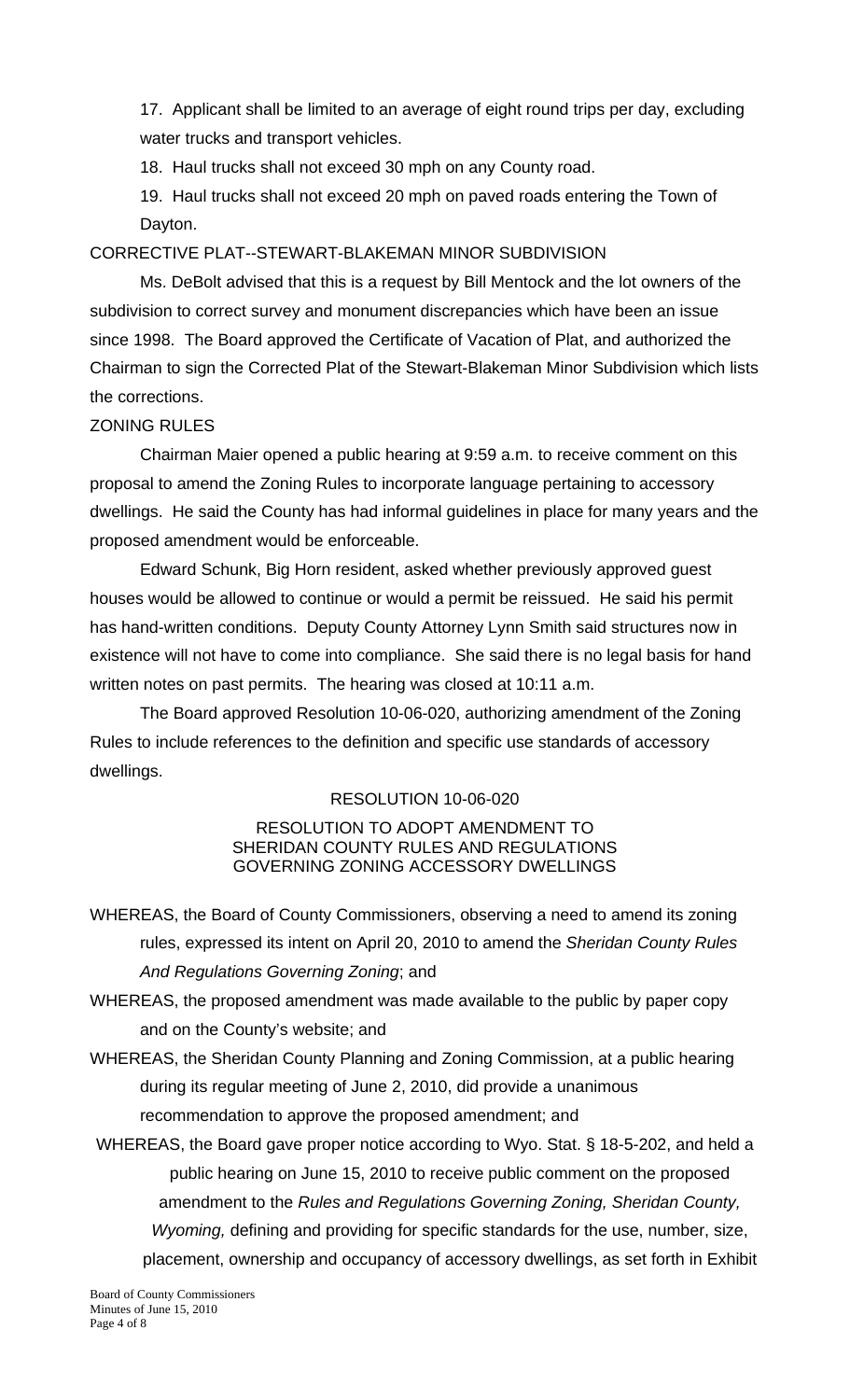"A", attached hereto.

NOW, THEREFORE, BE IT RESOLVED that the Board of County Commissioners approves incorporation of the revised language into the "Zoning Rules" as specified herein.

BE IT FURTHER RESOLVED that the amended Zoning Rules be filed with the County Clerk.

DONE in a regular meeting of the Board of County Commissioners this 15th day of June, 2010.

| BOARD OF COUNTY COMMISSIONERS                                                 | Attest:                          |  |  |  |
|-------------------------------------------------------------------------------|----------------------------------|--|--|--|
| Sheridan County, Wyoming<br>/s/Steve Maier, Chairman<br>(Signature notarized) | /s/Eda S. Thompson, County Clerk |  |  |  |
|                                                                               |                                  |  |  |  |

Exhibit "A"

 *(ADD NEW DEFINITION)* 

Section 5. Definitions.

Accessory Dwelling - A secondary residential dwelling associated with a principal single family dwelling, all situated on the same record parcel or parcels under contiguous ownership.

 *(AMEND EXISTING SECTION 17. ZONING USE CHART.)* 

| <b>USES</b>     |  | $R-R$ | U-R | $C-3$ | $C-2$ | $C-1$ | l-2 | $1 - 1$ | A-P |
|-----------------|--|-------|-----|-------|-------|-------|-----|---------|-----|
| Accessory       |  |       |     |       |       |       |     |         |     |
| <b>Dwelling</b> |  |       |     |       |       |       |     |         |     |
| Guesthouse      |  |       |     |       |       |       |     |         |     |

*(ADD NEW SECTION for Specific Use Standards inserted after Zoning Use Chart. This necessitates that all following sections in the document be renumbered.)*  Section 18. Specific Use Standards.

A. Accessory Dwellings

(1) Minimum lot area – one accessory dwelling per the district-required minimum lot area per existing principal single family dwelling. In addition, where residential dwellings are permitted uses by the terms of these rules, and where provisions are made to safely dispose of sewage, every legal non-conforming lot, with an existing principal single family dwelling, shall be entitled to one accessory dwelling.

(2) Living area - Accessory dwellings shall not exceed 75% of the living area of the principal residential dwelling, but in no case shall exceed 800 square feet in floor area including basements and lofts.

(3) Minimum yard- Each accessory dwelling shall meet the minimum yard requirements established for that zoning district.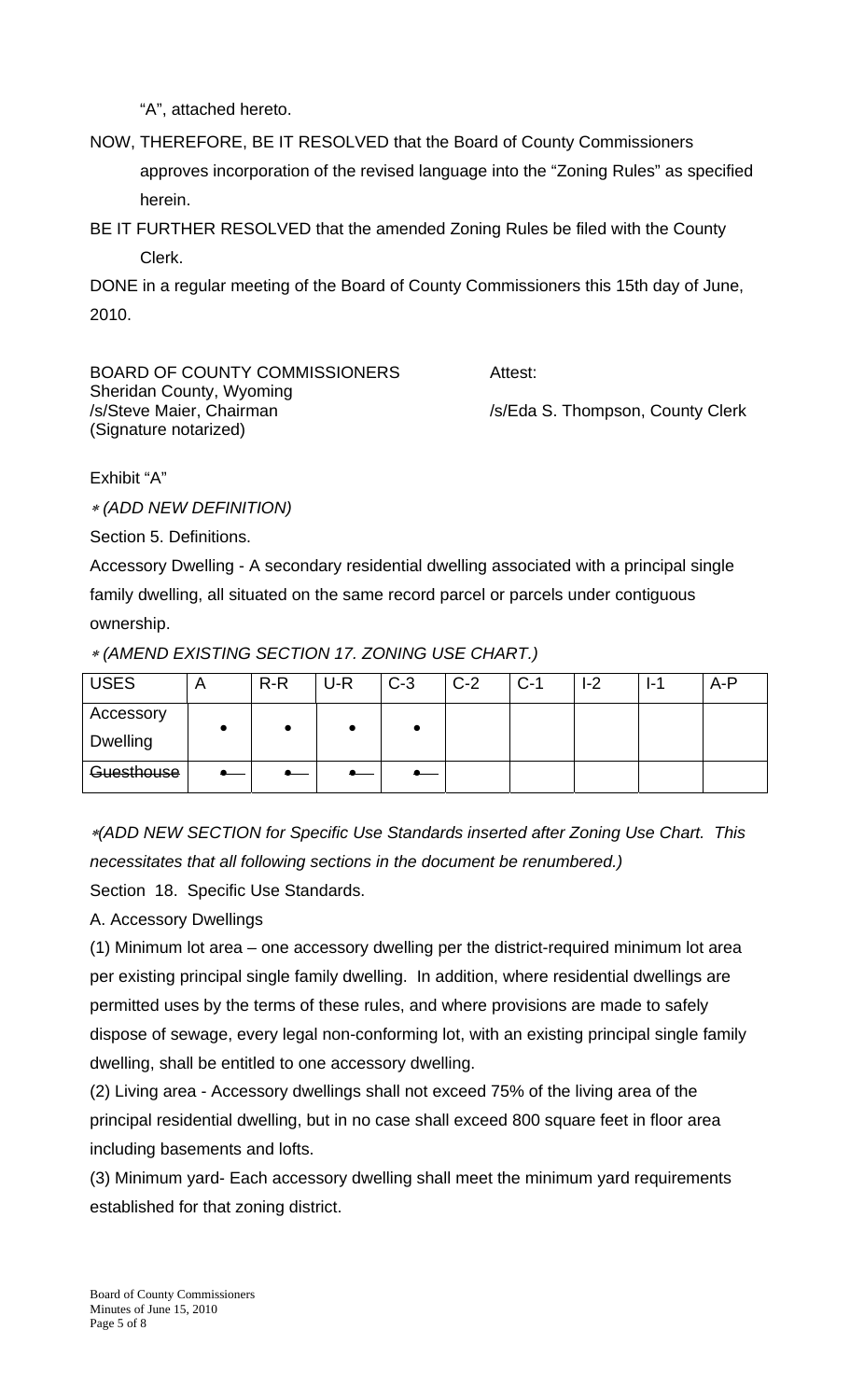(4) Sewage disposal- Every application for a zoning permit for an accessory dwelling shall be accompanied with documentation verifying the safety and adequacy of the proposed sewage disposal, and be approved by the County Engineer.

(5) Ownership - Accessory dwellings may not be subdivided or otherwise segregated in ownership from the principal residential dwelling. The property owner shall sign an affidavit before a notary public affirming that the owner occupies either the main building or the accessory dwelling.

## FAIRGROUNDS

 The Board granted a Utility Easement to Advanced Communications Technology, Inc., for the purpose of installing buried telecommunications cable in a 16-foot wide strip in a location pattern as described. This added service will allow enhanced entertainment opportunities for the Rodeo and other venues.

## PUBLIC HEALTH

The Board approved the First Amendment to the recent Contract between the Wyoming Department of Health and the Sheridan County Public Health Nursing office for the purpose of securing individually identifiable patient/client data, under HIPAA policies, as used in the Nursing Program; all other terms and conditions of the contract, effective July 1, 2010, shall remain in full force and effect.

 The Board also approved Amendment One to the Contract Between Wyoming Department of Health, Aging Division, and Sheridan County Public Health Nursing, to extend the term of the contract to December 31, 2010. This contract, dated July 1, 2008, funds the Public Health Office to conduct evaluations of medical eligibility for nursing home residents and other like services provided to age eligible persons. KLEENBURN RECREATION AREA

 The Board approved an agreement with Gary T. Laya for the purpose of providing supplies and maintenance for the restroom facility, for a term of one year commencing June 15, 2010, in the amount of \$1,775.

#### WIC PROGRAM

 Administrative Director Renee Obermueller reported that the renewal of the WIC Program operational support contract includes a clause for reimbursement of a part-time County employee attached to the WIC office. She said this position has not been filled since 2002, but now the Program is experiencing more need and it also serves the Buffalo area. The Board approved the Contract Among the Wyoming Department of Health, Sheridan County, and the Sheridan County WIC Program for the purpose of providing food and nutrition services, for a term through December 31, 2011, in an amount not to exceed \$46,211.

#### MEMORIAL HOSPITAL

 Commissioner Ringley reported that board member Michael Strahan has expressed an interest in a second term on the Hospital board. He said the chairman of the board supported his nomination, noting that Mr. Strahan makes strong decisions for the Hospital, some of which have been detrimental to his own business. The Board re-appointed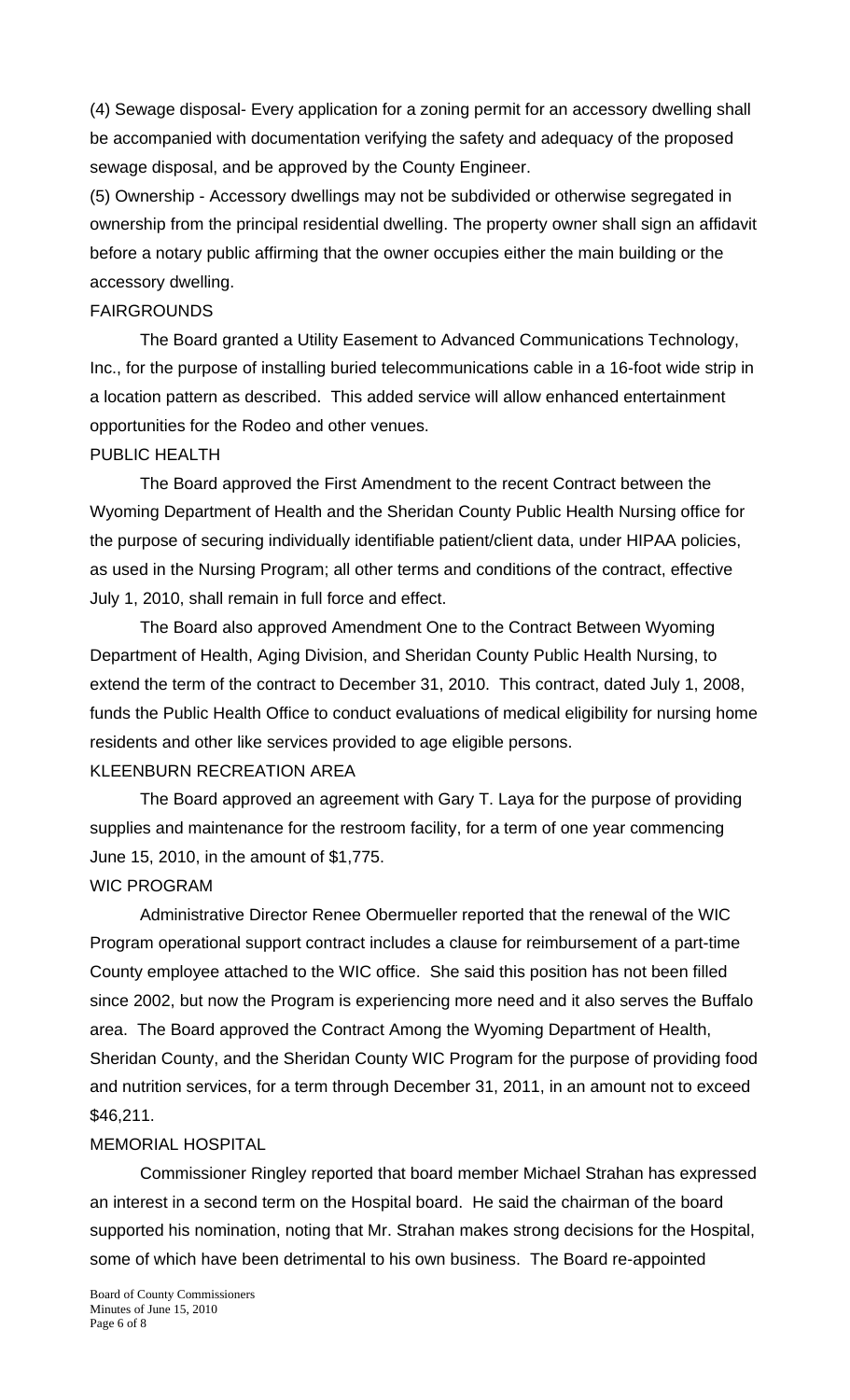Michael Strahan to the Sheridan Memorial Hospital Board; his second five-year term running to June 30, 2015.

# COUNTY PROPERTIES

 Chairman Maier said this issue has been thoroughly evaluated, always with a concern for the welfare of the County's employees and the public. The County has current resolutions in place for the Courthouse, but it was felt the smoke-free designation should be set for other County facilities. A comment was made about the need to designate smoking areas for employees and for persons participating in jury trials. The Board approved Resolution 10-06-021 as follows.

#### RESOLUTION 10-06-021 SHERIDAN COUNTY PROPERTIES DESIGNATION OF SMOKE FREE AREAS

- WHEREAS, the Board of County Commissioners, pursuant to W.S . 18-3-504, is given the authority as the governing body of the County of Sheridan, Wyoming, to care for the county property and manage the business and concerns of the county in all cases where no provision is made by law; and
- WHEREAS, properties of County government are considered a non-public forum to reserve them for the specific official uses to which they are lawfully dedicated; and
- WHEREAS, the Board of County Commissioners is permitted to regulate County properties in a reasonable manner; and
- WHEREAS, it is well documented that smoking is injurious to the health and well-being of each individual; and
- WHEREAS, passive smoking has been found to be injurious to those persons who must share occupancy and work areas; and
- WHEREAS, the general public has the privilege of entering public buildings that are free of smoke; and
- WHEREAS, "smoke" or "smoking" means the inhaling, exhaling, burning or carrying of any lighted tobacco product, weed, plant or other combustible product in a smoking instrument.
- NOW, THEREFORE, BE IT RESOLVED that, effective July 1, 2010, all buildings and vehicles owned, leased or operated by the County of Sheridan, shall be subject to the designation of being smoke-free.
- BE IT FURTHER RESOLVED that this prohibition shall pertain to the Sheridan County Courthouse, the Courthouse Annex (housing the County Attorney's Office), the Sheridan County Sheriff's Office, Sheridan County Detention Center, and the County Road and Bridge Shop. This prohibition also applies to the County grounds surrounding these buildings.
- BE IT FURTHER RESOLVED that smoking by the general public and County employees shall be prohibited as above, except for those areas that may be specifically designated.
- BE IT FURTHER RESOLVED that all previous resolutions in conflict herewith are rescinded.

BOARD OF COUNTY COMMISSIONERS Sheridan County, Wyoming **Attest:** /s/Steve Maier, Chairman /s/Eda S. Thompson, County Clerk